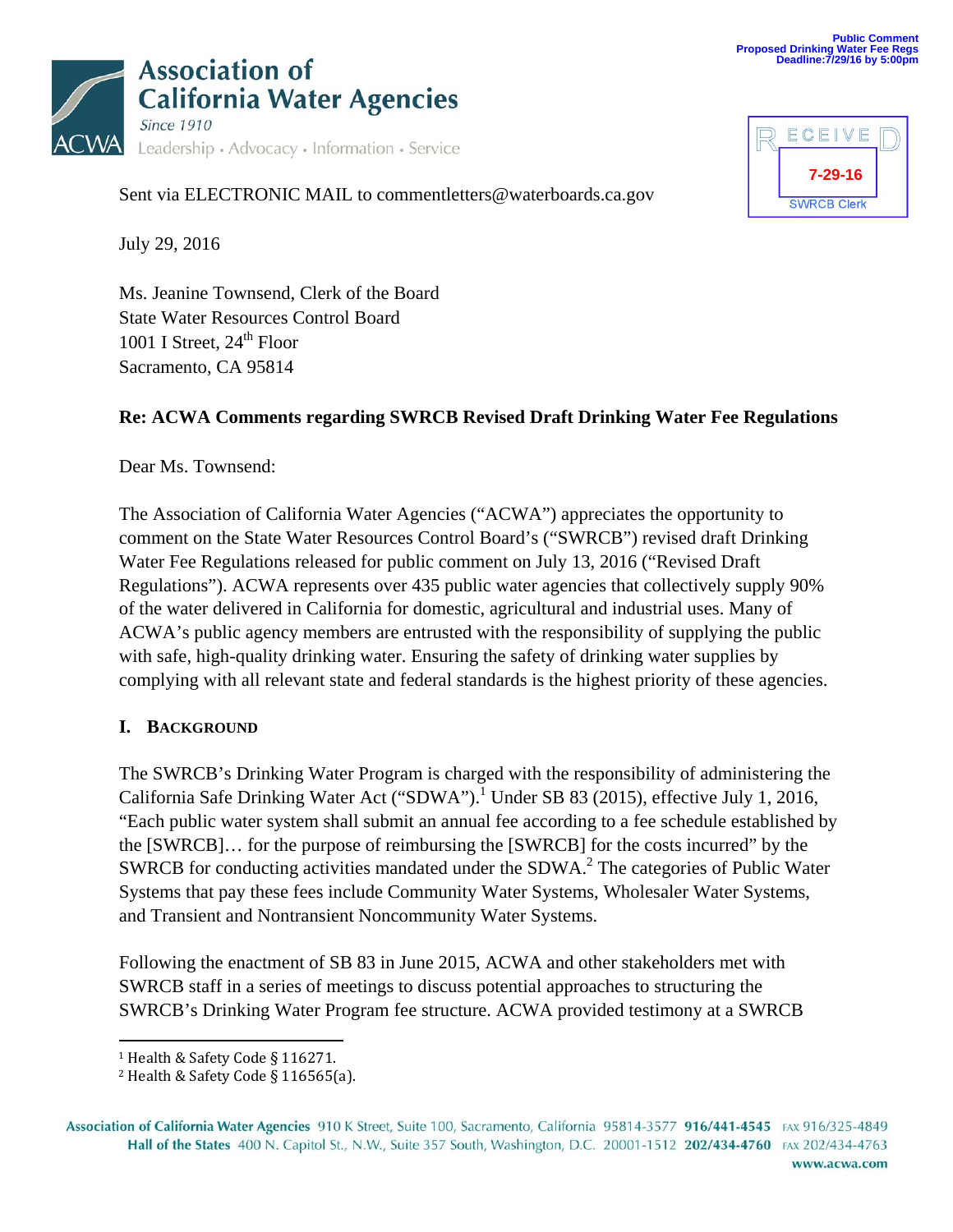Board Workshop held on this issue in November 2015 and we participated in a series of workshops held by SWRCB staff in locations around the state in December 2015. ACWA submitted a comment letter on the SWRCB's initial Draft Regulations on June 21, 2016 which expressed significant concerns with the proposed fee increases included in that proposal. The ACWA letter included a proposed alternative fee schedule developed by ACWA and other drinking water systems representatives (the "Water Community Option"), as well as a number of additional comments aimed at ensuring that the state's Drinking Water Program maintains its accountability to Public Water Systems and the customers they serve.

ACWA acknowledges and appreciates the incorporation of elements of the Water Community Option in the Revised Draft Regulations. It is important to note, however, that the Revised Fee Regulations differ from the Water Community Option in that they include a new "Disadvantaged Community Certification" and also increase the per-connection fees for some large water systems when compared to the Water Community Option.

As is demonstrated in Table 1 below, the Revised Draft Regulations will significantly increase the average fees paid by Large Water Systems serving more than 1,000 connections.

| # of Service<br><b>Connections</b> | <b>FY 2014-15 Actuals -</b><br><b>Average Fee</b> | <b>Revised Regulations -</b><br><b>Average Fee</b> | <b>Percentage Fee</b><br>Difference -<br><b>Revised Regulations</b><br>vs. FY 14-15 Actuals |
|------------------------------------|---------------------------------------------------|----------------------------------------------------|---------------------------------------------------------------------------------------------|
| $0 - 50$                           | \$252                                             | \$254                                              | $+<1\%$                                                                                     |
| 51-1,000                           | \$1,688                                           | \$1,697                                            | $+<1\%$                                                                                     |
| 1,001-2,500                        | \$8,807                                           | \$8,240                                            | $-6\%$                                                                                      |
| 2,501-5,000                        | \$9,733                                           | \$14,878                                           | $+53%$                                                                                      |
| 5,001-10,000                       | \$14,518                                          | \$24,525                                           | $+69%$                                                                                      |
| 10,001-25,000                      | \$18,018                                          | \$40,604                                           | $+125%$                                                                                     |
| 25,001-50,000                      | \$25,701                                          | \$65,708                                           | $+156%$                                                                                     |
| 50,000-100,000                     | \$35,484                                          | \$106,977                                          | $+201%$                                                                                     |
| 100,000-200,000                    | \$53,664                                          | \$201,128                                          | $+275%$                                                                                     |
| >200,000                           | \$110,172                                         | \$550,735                                          | $+400%$                                                                                     |

*Table 1 – Impact of Revised Fee Regulations by Community Water System Size* 

While ACWA supports adequate funding for the Drinking Water Program, the magnitude of the proposed fee increases for Fiscal Year 2016-17 underscores the critical need for enhanced accountability and transparency in the administration of the Drinking Water Program and the implementation of the Revised Fee Regulations' proposed fee structure.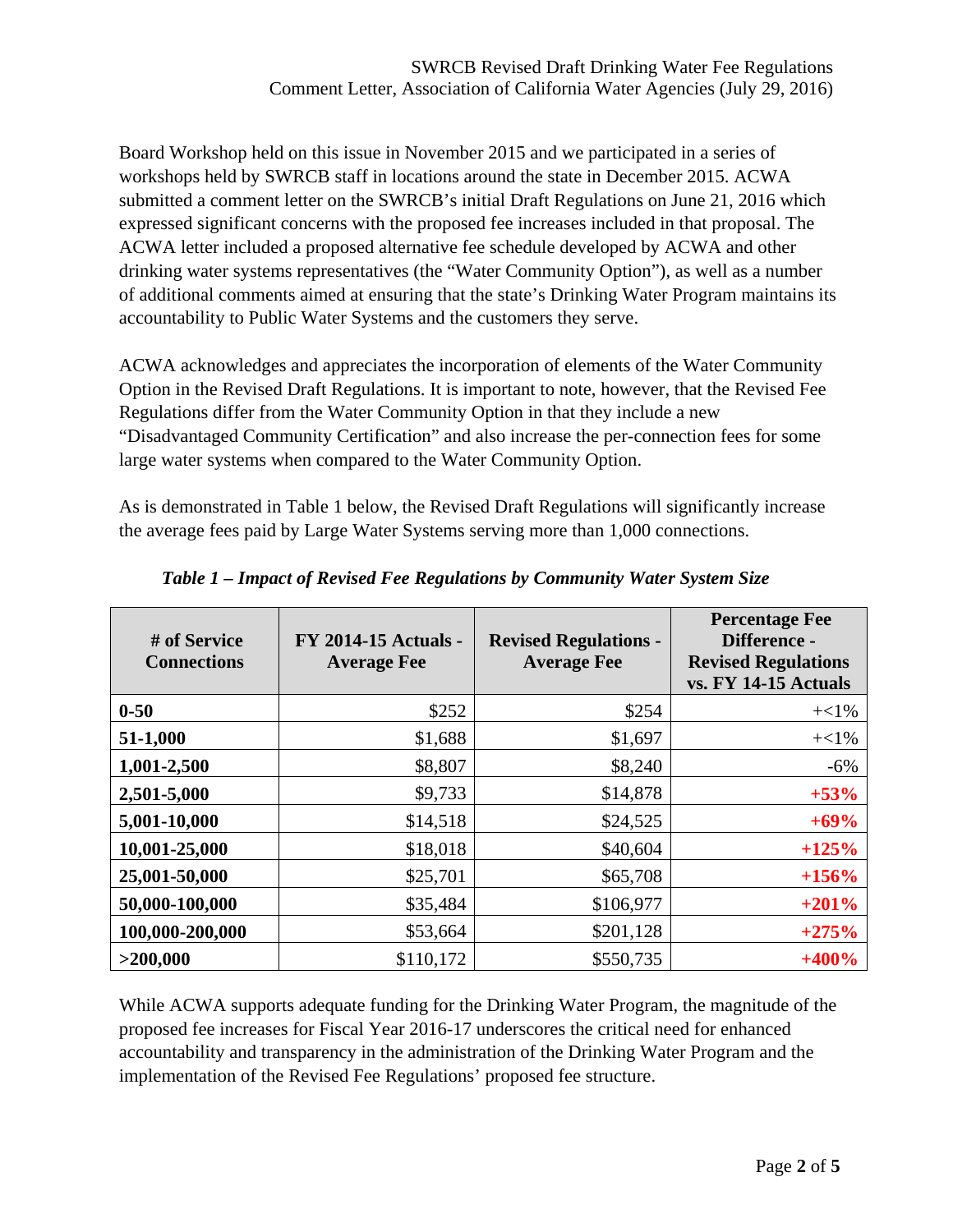## **II. THE SWRCB SHOULD UNDERTAKE A SERIES OF STEPS TO ENSURE THAT THE STATE'S DRINKING WATER PROGRAM MAINTAINS ITS ACCOUNTABILITY TO PUBLIC WATER SYSTEMS AND THE CUSTOMERS THEY SERVE**

With the Revised Fee Regulations' significant re-structuring of the existing fee schedule and the substantial fee increases proposed for many Public Water Systems, the SWRCB should undertake a series of steps to ensure that the Drinking Water Program maintains its accountability to Public Water Systems. ACWA encourages the SWRCB to include specific language in the Resolution adopting the final drinking water fee regulations that directs SWRCB staff to maintain the Drinking Water Program's accounting of staff time allocated to specific water systems, track and publicly report key Program performance metrics, and ensure that implementation of the final fee regulation is responsive to public agencies' budgeting processes. Additionally, it is critical that the SWRCB provide a forum for the evaluation and discussion of the implementation of the Revised Fee Regulations.

### *A. Maintain the Drinking Water Program's accounting of staff time allocated to specific water systems.*

Under the current fee-for-service structure, all Large Water Systems receive semi-annual invoices that detail the Drinking Water Program staff time dedicated to their system. These invoices are critical to providing water systems with an opportunity to review and account for the service provided by the Drinking Water Program to their system.

As the Drinking Water Program moves towards a connection-based fee structure, we encourage the Board to include language in the Resolution adopting the final drinking water fee regulations that directs SWRCB staff to retain the DART system which is currently used to track Drinking Water Program staff time and continue to make an accounting of Drinking Water Program service available to Public Water Systems. This can help ensure that water systems are able to obtain the service, oversight and support that they require. It will also help inform the Board and SWRCB staff on how Drinking Water Program staff time and resources are being allocated.

#### *B. Track and report key Drinking Water Program performance metrics.*

The Drinking Water Program provides essential services and oversight for all Public Water Systems, and regardless of how fees are assessed it is critical to ensure that all water systems receive an appropriate level of service in a timely fashion.

ACWA encourages the Board to include language in the Resolution adopting the final drinking water fee regulations that directs SWRCB staff to develop an annual report on key Drinking Water Program performance metrics to be presented to the Board at a public meeting no less frequently than once per year. In addition to providing the Board with an update on the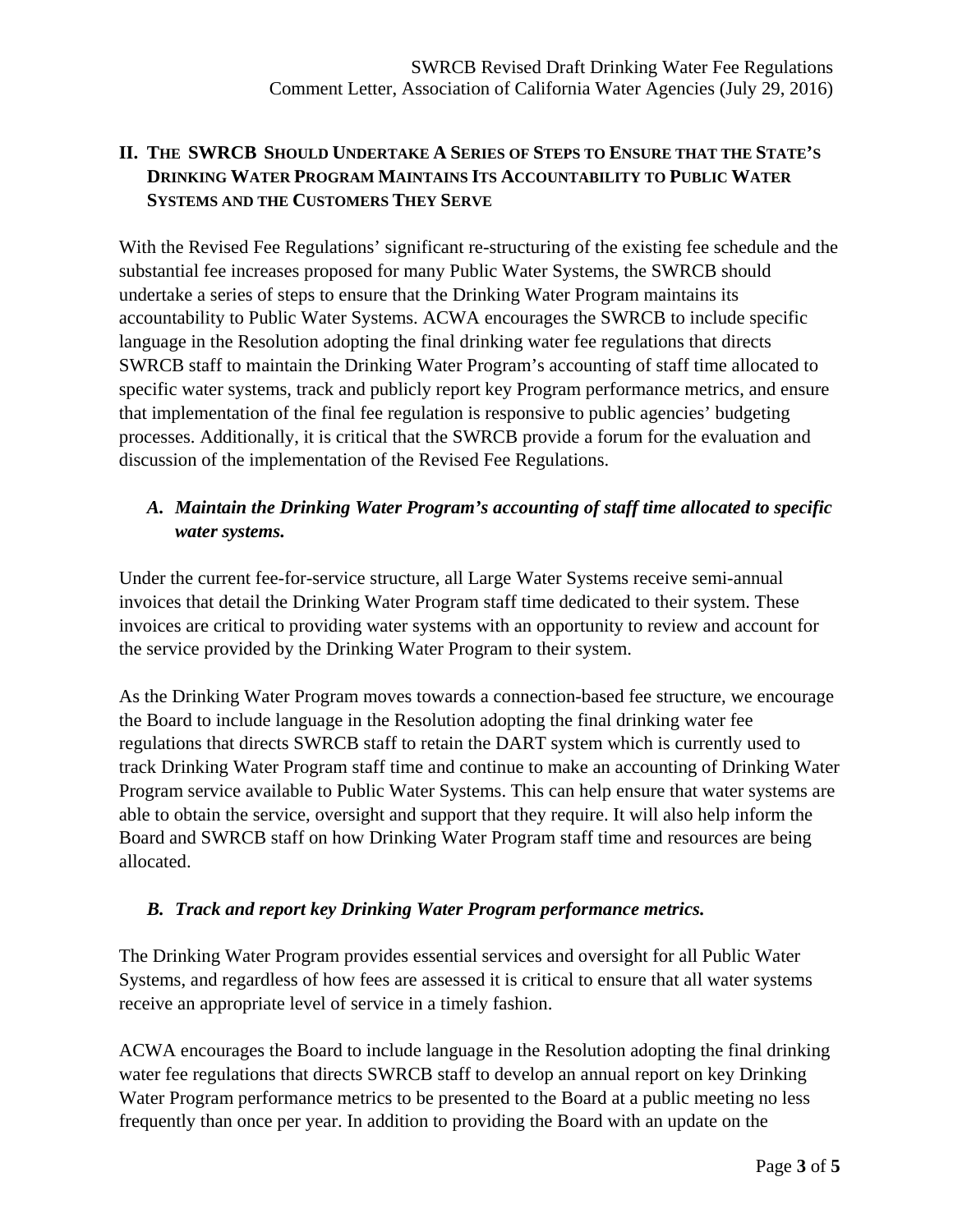Drinking Water Program's performance, the report would give members of the public, including Public Water System fee payors, an opportunity to provide feedback on the level of service provided by the Drinking Water Program.

### *C. Ensure that implementation of the final drinking water fee regulation is responsive to public agencies' budgeting processes and other constraints.*

Section 64315 of the Draft Fee Regulations requires that fee invoices be paid "within forty five (45) calendar days of the date of the invoice, except that this date may be extended by the State Board for good cause, which shall be determined at the State Board's sole discretion."

With the costs of the Drinking Water Program increasing and fees for many water systems substantially escalating under the Revised Fee Regulations, many fee payors (particularly public agencies) will be required to obtain budget approvals to pay their revised fee. Obtaining the necessary authorization to pay these increased fees may take more than 45 days from receipt of an invoice. Accordingly, ACWA's June 21, 2016 comment letter encouraged the SWRCB to revise the section 64315 of the Draft Fee Regulations to provide 90 days for payment of invoices.

ACWA's suggested revision was not incorporated in the Revised Draft Regulations. Accordingly, we encourage the SWRCB to include language in the Resolution adopting the final drinking water fee regulations that directs SWRCB staff to interpret the "good cause" provision in section 64315 of the Revised Draft Regulations in a manner that is responsive to fee payors' budgeting processes and other constraints.

# *D. Provide for additional transparency and stakeholder involvement in future rulemakings to modify the Drinking Water Fees.*

Under Health & Safety Code section 116565(d), the SWRCB "shall set the amount of total revenue collected each year through the fee schedule at an amount equal to the amount appropriated by the Legislature in the annual Budget Act from the Safe Drinking Water Account." These annual adjustments of the fee schedule will be adopted through emergency regulations.<sup>3</sup>

The SWRCB should provide Public Water Systems with sufficient information (including the time accounting invoices and annual report described in subsections II. A. and B., above) and a robust public process when the fee regulations are adjusted. Doing so will be critical to ensuring that the Public Water System fees are calculated in a manner that reflects the California Constitution's requirement that state regulatory fees bear a "fair or reasonable relationship" to

<u> 1989 - Johann Stein, fransk politik (d. 1989)</u>

<sup>&</sup>lt;sup>3</sup> Health & Safety Code §  $116565(e)(1)$ .